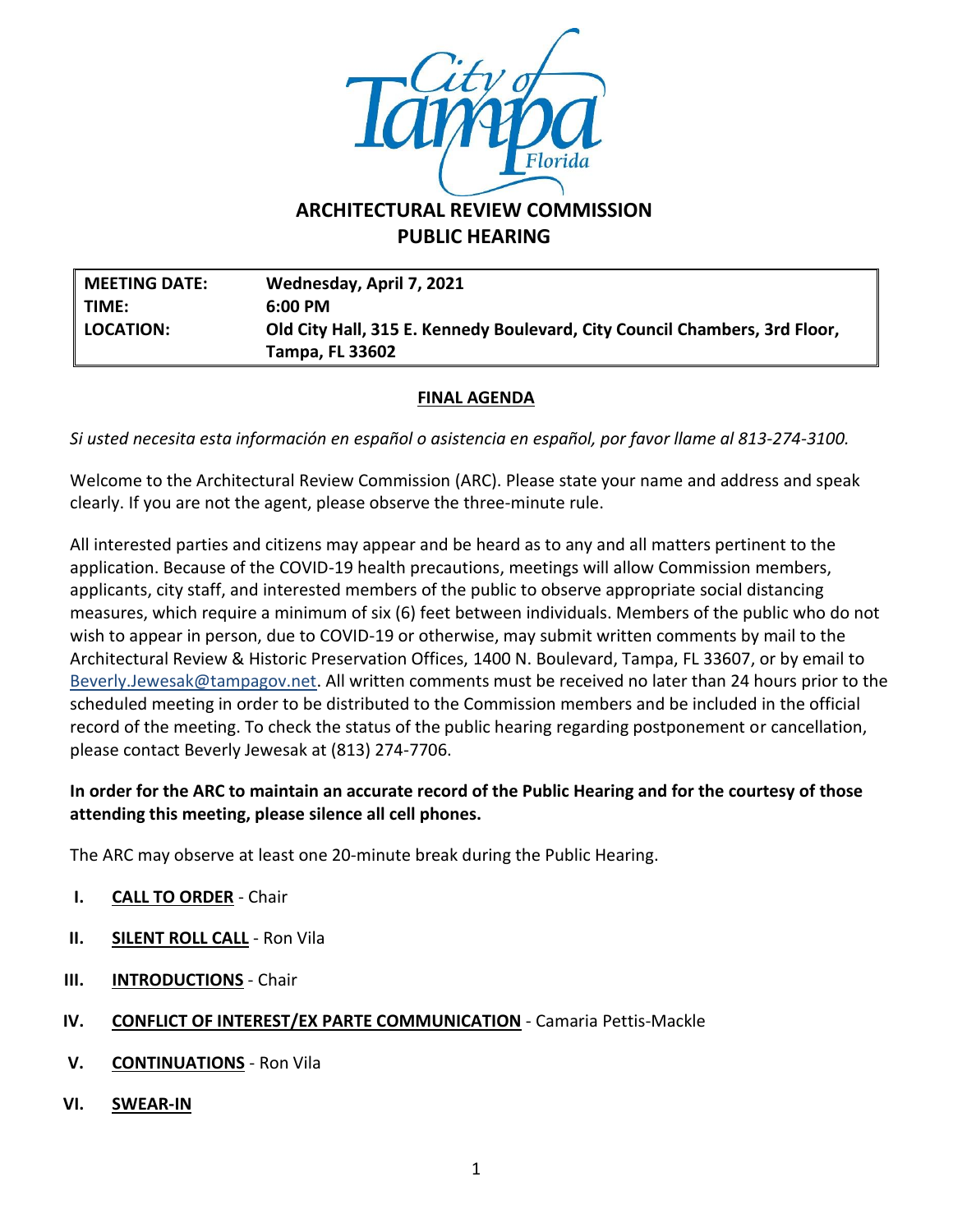## **VII. ITEMS TO BE REVIEWED:**

| ARC 21-136        | <b>OWNER:</b><br>AGENT:                 | Jeffrey Parslow<br>William J Fiore<br>DISTRICT: Seminole Heights<br>LOCATION: 5701 N. Branch Avenue                                                                                                             |                   |                                         |
|-------------------|-----------------------------------------|-----------------------------------------------------------------------------------------------------------------------------------------------------------------------------------------------------------------|-------------------|-----------------------------------------|
|                   |                                         | REQUEST: Certificate of Appropriateness - New Construction: Addition to Accessory                                                                                                                               |                   | Structure                               |
|                   |                                         | PURPOSE: Residential                                                                                                                                                                                            |                   |                                         |
| <b>ARC 21-160</b> | OWNER:<br>AGENT:                        | 7th and Morgan, LLC<br><b>Robert Covington</b><br>DISTRICT: Tampa Heights<br>LOCATION: 302 E. 7th Avenue<br>REQUEST: Certificate of Appropriateness - New Construction: 15 Unit Townhouses                      | Site Improvements |                                         |
|                   |                                         | PURPOSE: Multi-Family Residential                                                                                                                                                                               | Landscaping       |                                         |
| <b>ARC 21-184</b> | OWNER:<br>AGENT:                        | Annette B Ball<br>Alan C Dobbs<br>DISTRICT: Seminole Heights<br>LOCATION: 301 E. Hanna Avenue                                                                                                                   |                   |                                         |
|                   |                                         | REQUEST: Certificate of Appropriateness - New Construction: Accessory Structure                                                                                                                                 |                   | <b>Addition to Primary</b><br>Structure |
|                   |                                         | PURPOSE: Residential                                                                                                                                                                                            | Site Improvements |                                         |
| ARC 21-147        | OWNER:<br>AGENT:<br><b>DISTRICT:</b>    | <b>Charles and Lisa Pfeifer</b><br>Dontavious Pittman<br>Hyde Park<br>LOCATION: 2106 W. Dekle Avenue<br>REQUEST: Certificate of Appropriateness - New Construction: Accessory Structure<br>PURPOSE: Residential |                   |                                         |
| <b>ARC 21-186</b> | OWNER:<br>AGENT:<br>DISTRICT: Hyde Park | WT Real Estate Holdings LLC<br><b>T Truett Gardner</b><br>LOCATION: 815 S. Rome Avenue<br>REQUEST: Certificate of Appropriateness - New Construction: Commercial Building<br>PURPOSE: Commercial                |                   |                                         |